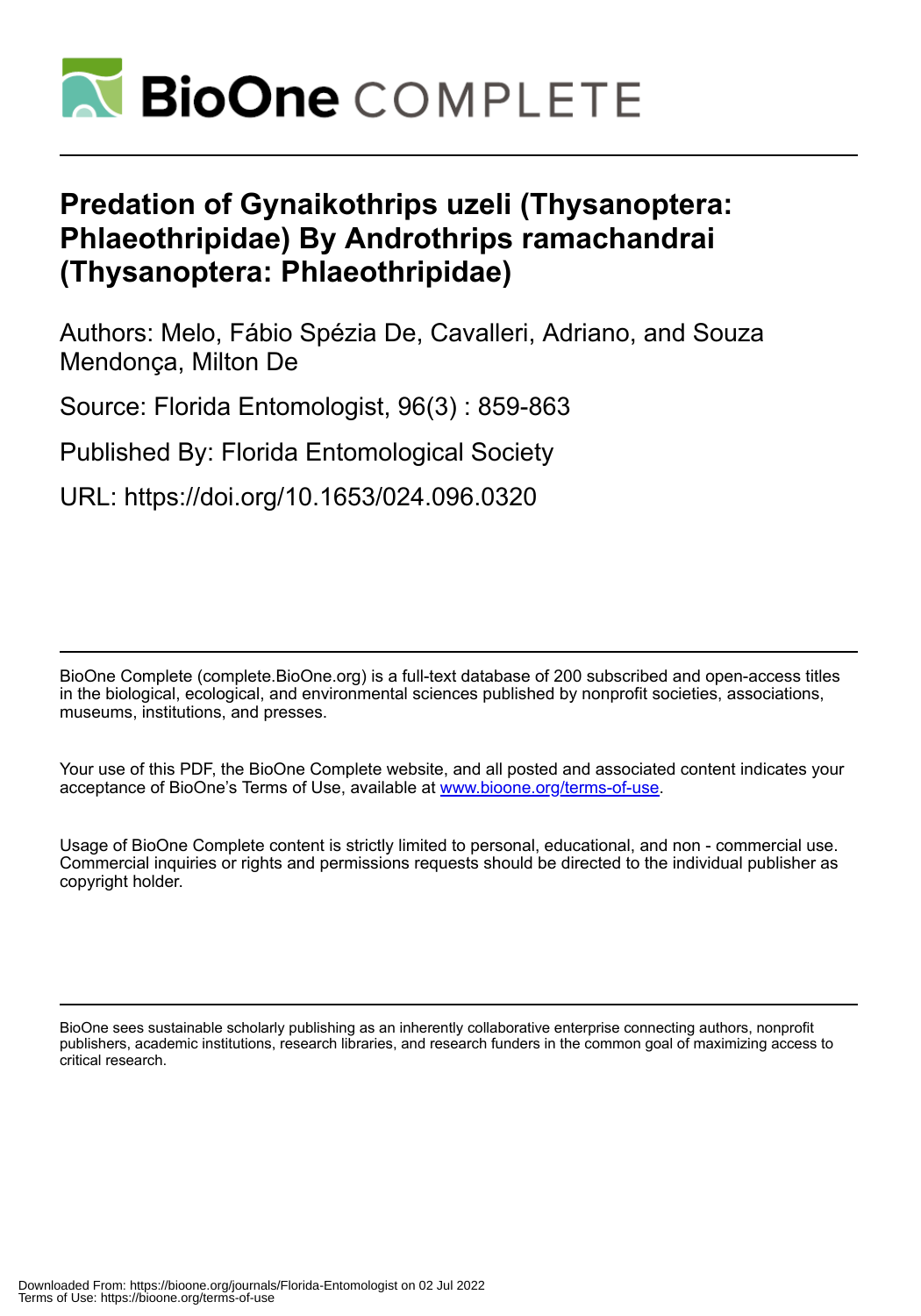# PREDATION OF *GYNAIKOTHRIPS UZELI* (THYSANOPTERA: PHLAEOTHRIPIDAE) BY *ANDROTHRIPS RAMACHANDRAI* (THYSANOPTERA: PHLAEOTHRIPIDAE)

FÁBIO SPÉZIA DE MELO<sup>1</sup>, ADRIANO CAVALLERI<sup>1,</sup> AND MILTON DE SOUZA MENDONÇA JR.<sup>1,2</sup> 1 Departamento de Ecologia, Universidade Federal do Rio Grande do Sul, Porto Alegre, RS, Brazil

2 PPG-Biologia Animal, Departamento de Zoologia, Universidade Federal do Rio Grande do Sul, Porto Alegre, RS, Brazil

\*Corresponding author; E-mail: cavalleri\_adriano@yahoo.com.br

## ABSTRACT

The galling thrips *Gynaikothrips uzeli* Zimmermann (Phlaeothripidae) has attained pest status by attacking the leaves of the weeping fig, *Ficus benjamina*. Another thrips species, *Androthrips ramachandrai* Karny (Phlaeothripidae), was recently reported feeding on *G. uzeli* immatures. Here we conducted choice tests with adults of *A. ramachandrai* to evaluate any preference for the immature stages of *G. uzeli* (egg, larva or pupa) in artificial arenas. Nochoice experiments were also conducted to measure the rate of feeding on each immature stage of the galling thrips by adults of *A. ramachandrai* in a period of 24 h*.* There was no significant preference by the predators for the different immature stages of *G. uzeli,* but adults consumed more eggs than larvae or pupae of the gall thrips. Here we discuss the predatory behavior of this thrips and its potential as a biological control agent against *G. uzeli*.

Key Words: Biological control, feeding behavior, *Ficus benjamina*, gall-inducing insects, Thysanoptera

#### RESUMO

O tripes galhador *Gynaikothrips uzeli* Zimmermann (Phlaeothripidae) adquiriu status de praga por atacar as folhas da figueira-benjamim, *Ficus benjamina*. Recentemente outro tripes, *Androthrips ramachandrai* Karny (Phlaeothripidae), foi registrado se alimentando de imaturos de *G. uzeli*. Nós conduzimos testes de escolha utilizando adultos de *A. ramachandrai* a fim de verificar se este possui preferência por algum estágio imaturo de *G. uzeli* (ovo, larva ou pupa) em arenas artificiais. Experimentos sem a opção de escolha também foram realizados para medir a taxa de consumo de cada estágio de *G. uzeli* por adultos de *A. ramachandrai* em um período de 24 h*.* Os testes de escolha não mostraram nenhuma preferência pelo predador por diferentes estágios imaturos do tripes galhador. Entretanto, os testes de taxa de consumo sem a chance de escolha indicaram que adultos de *A. ramachandrai* consumiram mais ovos do que larvas e pupas. Discutimos o comportamento predador deste tripes e o seu potencial como controlador biológico de *G. uzeli*.

Palavras Chave: Controle biológico, comportamento alimentar, *Ficus benjamina*, insetos galhadores, Thysanoptera

The genus *Gynaikothrips* (Phlaeothripidae) comprises about 40 species, mainly from the Oriental region (ThripsWiki 2013). They are all phytophagous thrips inducing leaf-fold and leafroll galls, where they breed and develop. Among them, 2 species have been referred to as important pests of decorative *Ficus* (Moraceae) trees: *Gynaikothrips ficorum* (Marchal) and *Gynaikothrips uzeli* (Zimmermann) (Mound et al. 1995; Held et al. 2005). The first infests *Ficus microcarpa* L., whereas the second species is apparently associated only with *Ficus benjamina* L. leaves (Mound et al. 1995). These plants have been cultivated in almost all regions of the world and

both thrips species are now widely distributed (ThripsWiki 2013). Feeding by these insects permanently damages the newly developing leaves of their hosts, causing cell hypertrophy and tissue hyperplasia. In spite of these changes, the resulting structures have been considered rudimentary galls, since there is no tissue differentiation (Souza et al. 2000).

These leaf galls commonly enclose many other arthropods, and frequently they are accompanied by non-gall-producing thrips. Most of these invaders enter the galls for protection, but predatory thrips such as some *Androthrips* species may be feeding on the original galler. *Androthrips*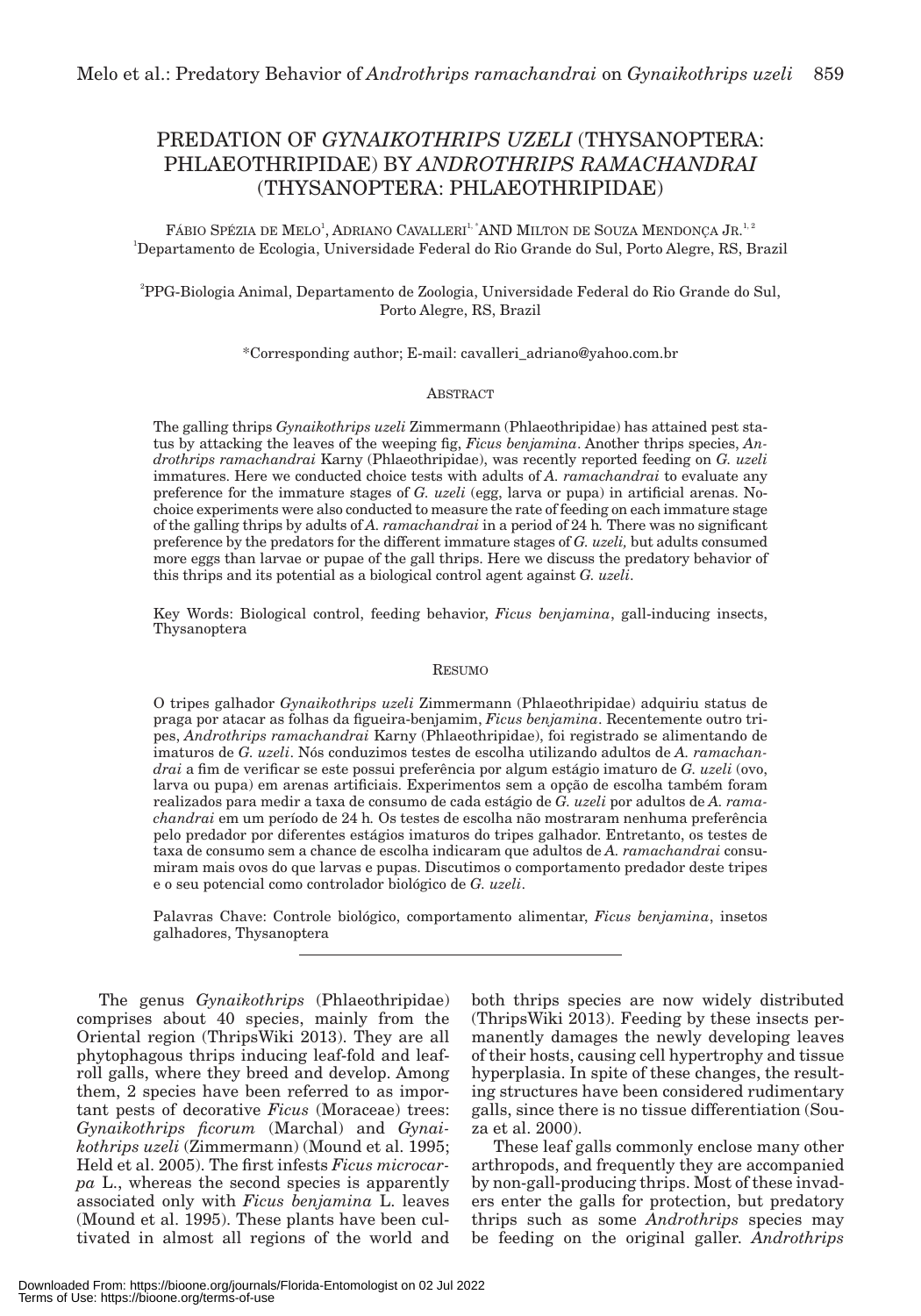genus includes 12 species (Mound 2013) and they are known to be predators on other gallinducing thrips species in Asia (Varadarasan & Ananthakrishnan 1981; Sureshkumar & Ananthakrishnan 1987). Some recent surveys have recorded *Androthrips ramachandrai* Karny (Phlaeothripidae) breeding inside *F. benjamina* galls inhabited by *G. uzeli* in the Americas, from USA to Southern Brazil (Boyd & Held 2006; Cabrera-Asencio et al. 2008; Sepúlveda et al. 2009; Cambero-Campos et al. 2010; de Borbón & Agostini 2011; Cavalleri et al. 2011). *Androthrips ramachandrai* was described from India and found in association with galls of *Austrothrips cochinchinensis* (Phlaeothripidae) on *Calycopteris floribunda* (Combretaceae) (Anantakrishnan 1978). This thrips has been referred as a predator of *Gynaikothrips*, and Cavalleri et al. (2011) observed adults and larvae of *A. ramachandrai* feeding on eggs, larvae and pupae of *G. uzeli* in *F. benjamina* galls in Brazil.

Several techniques such as sticky traps and insecticides, which are useful against other pest thrips, are not appropriate or have limited effect against *G. uzeli* (Held & Boyd 2008). Although many predators of *G. uzeli* have been referred to in literature (see Held et al. 2005), only a few were implicated as active successful biological control agents (Arthurs et al. 2011). Ríos-Velasco (2011) showed that some entomopathogenic fungi can be effective against this thrips, although further research is needed to develop methods and equipment for application under field conditions. *Montandoniola confusa* (Heteroptera: Anthocoridae) was also evaluated for the control of *G. uzeli* and seems to be efficient, but its use is limited by the lack of commercial availability (Arthurs et al. 2011).

One of the first steps in applying any kind of pest control using other living organisms is to identify and understand the life history and behaviors exhibited by the control species. Even though *A. ramachandrai* is apparently an important predator, little is known about its ecology and biology in *F. benjamina* galls (Boyd & Held 2006). *Gynaikothrips* eggs are laid intermittently so each gall may contain adults and immature in different stages of development (Varadarasan & Ananthakrishnan 1982), and here we test if there is any preference of *A. ramachandrai* toward the different developmental stages of *G. uzeli*. We also compare the feeding rates on different life stages of the prey and describe the predatory behavior of *A. ramachandrai*.

# MATERIALS AND METHODS

Feeding Preferences of *Androthrips ramachandrai* (Choice Tests)

We collected galls of *F. benjamina* infested with *G. uzeli* and *A. ramachandrai* in Porto Alegre, southern Brazil, between Mar 2012 and Jan 2013. Females of *A. ramachandrai* were separated using a thin brush and submitted to 96 h of fasting in plastic containers before the tests. We thereafter placed a single *A. ramachandrai* female in an arena created with a 4 cm-diam watch glass at room temperature to simulate similar conditions inside the galls. We offered simultaneously 1 egg, 1 larva and 1 pupa of *G. uzeli*, all alive and displayed at equal distances (*n* = 37). In order to exclude the effect of the minute size of the eggs, which could lead to a difficulty for detection by the predator, a complementary experiment was developed with a cluster of 5 eggs instead of 1  $(n = 19)$ . All observations were conducted under natural lighting. The larvae used varied from late instar I to early instar II. Each *A. ramachandrai* female remained 15 min at most in the arena, regardless of making a choice, and then replaced by another individual. Predation events were registered when *A. ramachandrai* successfully immobilized its prey (for larvae and pupae) for a few seconds and started feeding. The choice was then recorded and the predator was removed from the arena.

Feeding Rate by *Androthrips ramachandrai* (No-choice Tests)

About 3 h before starting this experiment, we sampled galls of *F. benjamina*, and removed all insects with a fine brush under a stereomicroscope. Then *G. uzeli* individuals were placed inside each gall, together with 1 *A. ramachandrai*  female. Similar to the previous experiment, field collected females of *A. ramachandrai* were also isolated without food for 96 h. The feeding rate tests were conducted through 3 distinct laboratory experiments: (i) galls with 10 *G. uzeli* eggs (*n*  = 23); (ii) galls with 5-10 *G. uzeli* larvae (*n* = 8); (iii) galls with 5-10 *G. uzeli* pupae  $(n = 25)$ . These galls were left in 10 cm-diam Petri dishes for 24 h, sealed and kept in a dark place at room temperature. After that time *A. ramachandrai* females were removed and the number of immature prey remaining was recorded. Eggs, larvae and pupae that were consumed could easily be recognized under a dissecting microscope by their shriveled appearance. We disregarded the trials in which *A. ramachandrai* or *G. uzeli* individuals were not present inside the gall after the 24 h period.

#### Statistical Analysis

We compared the successful events of preferential predation by *A. ramachandrai* females on different prey instars using a G-test of homogeneity. For no-choice tests, we compared the number of preyed individuals in the 3 different life stages using one-way analyses of variance, followed by Tukey's pairwise comparison tests. We performed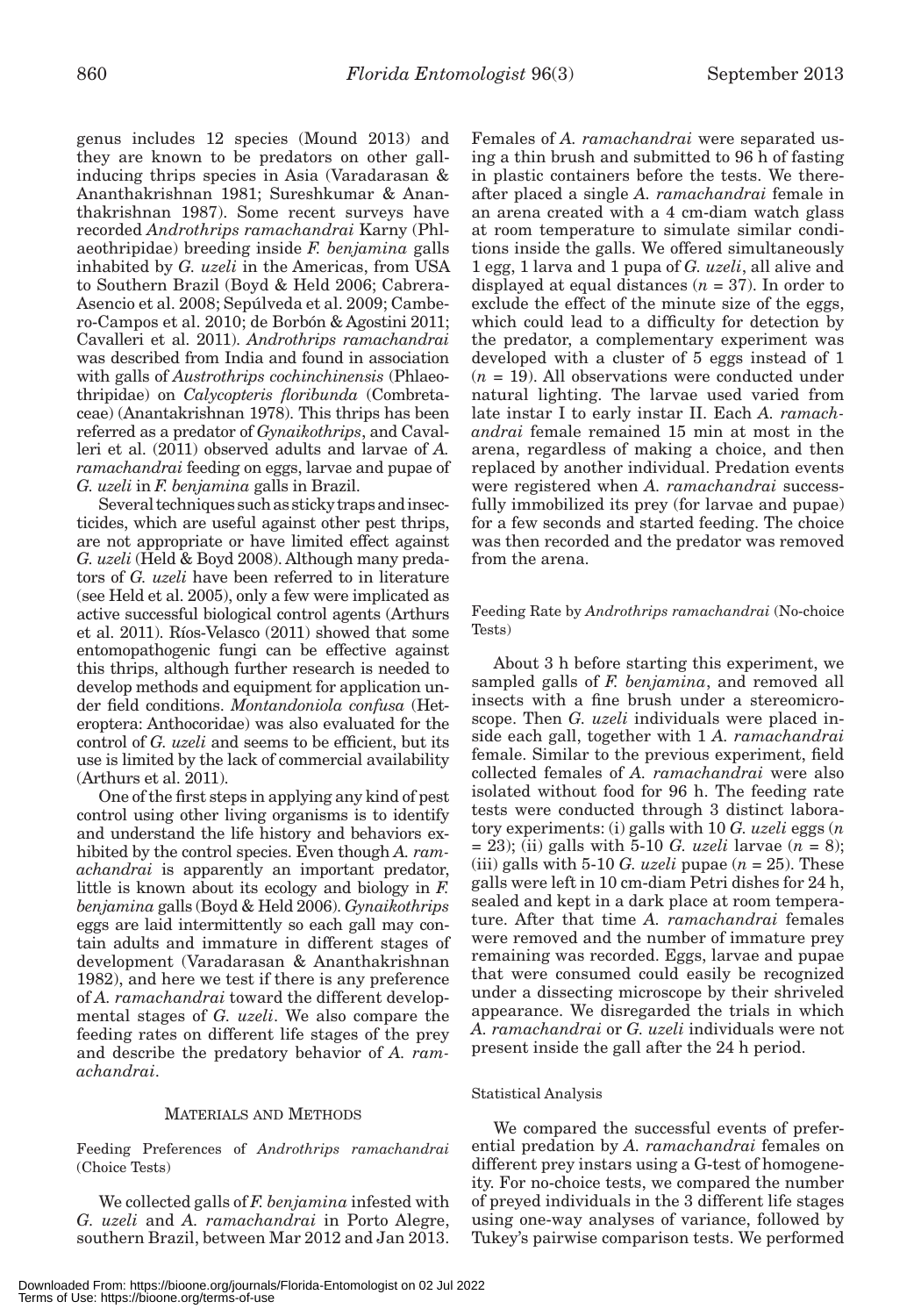all statistics in PAST 2.02 software (Hammer et al. 2001).

#### **RESULTS**

## Behavioral Observations

Observations made ad libitum on *Androthrips ramachandrai* adults indicated that they use their large forelegs to grasp *Gynaikothrips* larvae and pupae and to compress the eggs as well. This predator moves freely through the galls without much resistance and is able to manipulate and kill immatures of similar size as the attacker. We did not observe predation on *G. uzeli* adults. However, the adults of *G. uzeli* usually display defensive behavior by curving their abdomen vertically, and larvae and pupae frequently exhibit similar behavior when disturbed.

# Feeding Tests

During choice experiments, *A. ramachandrai* behavior varied from going directly to a specific prey to exploring the arena and touching the different options with their antenna. There was no significant difference in the preference of *A. ramachandrai* for a specific immature stage of *G. uzeli* when offered simultaneously  $(n = 37, G = 0.22, P =$ 0.89). Similarly, the results were also not significantly different when using a cluster of 5 eggs (*n*   $= 19, G = 0.72, P = 0.69$ . In many failed attempts, larvae and pupae of *G. uzeli* often displayed rapid lateral and vertical abdominal movements, which were able to deter *A. ramachandrai* attacks during the 15-min trials.

The number of *G. uzeli* that were attacked differed among thrips life stages in no-choice experiments  $(F = 39.7; P < 0.005)$ . The number of eggs attacked was significantly higher than that observed for larvae and pupae (Tukey test, *P* < 0.005 for both), and no difference was detected between these last immature stages  $(P = 0.9)$ . The average number of eggs consumed was 5.08 (SD = 2.82), whereas the number of larvae and pupae was  $0.75$  (SD = 0.71) and  $0.44$  (SD = 0.58), respectively. Egg predation occurred in all events, and all eggs of a cluster were eaten in 5 cases.

#### **DISCUSSION**

*Androthrips ramachandrai* is capable of feeding on all immature stages of *G. uzeli*, as recorded for its congener, *Androthrips flavipes,* which feeds on other galling species (Varadarasan & Ananthakrishnan 1982). The particular morphology of their forelegs seems to be a powerful adaptation to immobilize and capture prey. This behavior contrasts with that referred for *A. flavipes*, which reportedly does not use the forelegs for feeding

(Varadarasan & Ananthakrishnan 1982). The behavior displayed by *G. uzeli* in raising their abdomen in a defensive position when threatened was also reported by Suzuki et al. (1989). Moreover, *Gynaikothrips* are known to produce an allomone excreted through the anus, which is used to repel intruding insects or predators (Suzuki et al. 1989; Mound et al. 1995).

Based on our previous observations on these thrips we predicted that *A. ramachandrai* would prefer to attack *G. uzeli* eggs during choice tests. However, *A. ramachandrai* had no significant preference for any of the immature stages. The eggs were always easily consumed, whereas the larvae and pupae of *G. uzeli* were sometimes effective in repelling *A. ramachandrai* attacks. Similarly, Varadarasan & Ananthakrishnan (1981) pointed out that the larvae and adults of some gall-inducing thrips can easily deter the predaceous *Androthrips flavipes* by violent flicking of the abdomen as observed in our tests. The lack of preference found here contrasts with the results found in studies with other insect predators of this phytophagous thrips. Arthurs et al. (2011) showed that 2 species of Anthocoridae (Hemiptera) feed preferably on eggs instead of larvae and adults of *G. uzeli* in the USA. Curiously, Paine (1992) recorded another predatory anthocorid and a Chrysopidae (Neuroptera) consuming more adults than immatures of *G. ficorum* on *Ficus*  galls in multiple choice tests. In general, predatory thrips find their prey by random searching and recognize it only from very near or upon contact, and even starved individuals may pass close to suitable prey and fail to locate it (Lewis 1973). Unfortunately, we were unable to reproduce the experiments inside the galls, and the prey location by *Androthrips* in the artificial arenas might also be an important factor affecting our results in choice tests.

On the other hand, no-choice tests inside the galls indicated that *A. ramachandrai* attacked a higher number of eggs than larvae or pupae when offered separately. Our extensive field observations detected the recurrent presence of *A. ramachandrai* on young galls, contrasting with the records of Ananthakrishnan (1978), which indicate that this species is rarely found on early stages of gall development. We can reasonably assume that the minute *G. uzeli* eggs are common prey of *A. ramachandrai* inside the galls of *F. benjamina*. Nutritional aspects may play an important role in *A. ramachandrai* choice as well. The nutritional value of food eaten by larvae partly determines the duration of their development, and the size and fecundity of adults. Larvae of the predatory *Haplothrips faurei* (Phlaeothripidae) reared on mite eggs develop in 8-11 days compared with 14- 22 days for those fed on young mites (Lewis 1973). It is also plausible that the energy spent in capturing *G. uzeli* pupae or larvae is more than the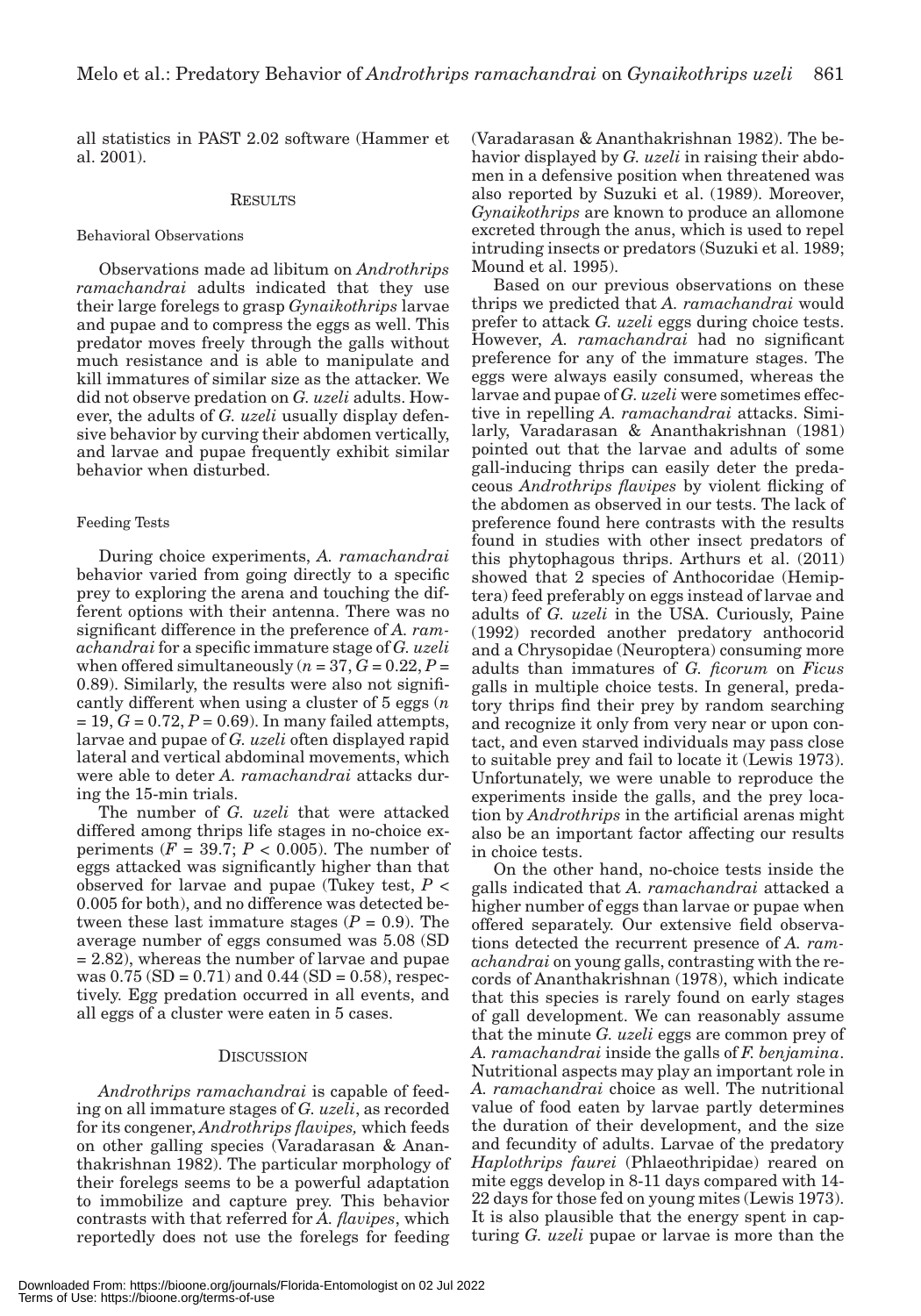energy required to capture multiple eggs, and the predator might select its prey in order to maximize their rate of energy intake and nutritional requirements. At the same time, our results on no-choice tests may just reflect different handling times, which include capture, killing and eating. *Gynaikothrips* minute eggs are easier to handle and therefore *A. ramachandrai* can consume more per unit time than the other life stages.

*Androthrips ramachandrai* has been spreading rapidly throughout the Americas, although its abundance seems to be highly variable geographically and even within plant individuals (see Boyd & Held 2006; Cambero-Campos et al. 2010; de Borbón & Agostini 2011; Cavalleri et al. 2011). Considering previous studies on other predatory *Androthrips*, the biology of *A. ramachandrai* might be closely related to that of its prey. For instance, Varadarasan & Ananthakrishnan (1982) showed that the females of *A. flavipes* have a singular pattern of ovariole development, which reduces the time they need to oviposit. As a result, their eggs develop faster than those laid by its prey and this pattern is likely to occur in *A. ramachandrai* as well. We also observed *A. ramachandrai* inside the galls of *F. microcarpa* induced by *G. ficorum* in southern Brazil, and laboratory observations indicated that they are also able to feed on its eggs. Similarly, *A. flavipes* also attacks several gall-inducing thrips in India, playing a key role in limiting the population of these phytophagous insects (Varadarasan & Ananthakrishnan 1982).

Although these natural enemies are not commercially available, we suggest that a supplemental release of *A. ramachandrai* on infested *Ficus* trees can potentially be a viable option for the biological control of *G. uzeli*. Indeed, the findings provided by Boyd & Held (2006) also suggest that *Gynaikothrips* populations might decline during an increased presence of *A. ramachandrai* in *F. benjamina* galls in USA. In addition, *A. ramachandrai* would have a greater impact on *G. uzeli* populations if released during early gall development because of the large number of *Gynaikothrips* eggs. However, we do not know if *Androthrips* will have very little impact on reduction of plant damage caused in *Ficus* trees. This artificial augmentation of predators in nature or cultivars will require further laboratory and field experimentation, together with detailed biological data on both thrips species and their impact on the plants.

# ACKNOWLEDGMENTS

We thank Juliana S. Silva for field support and Tiago S. Toma for his comments and suggestions. This project was partially funded by Fundação de Amparo à Pesquisa do Estado do Rio Grande do Sul and Coordenação de Aperfeiçoamento de Pessoal de Nível Superior.

# REFERENCES CITED

- ANANTHAKRISHNAN, T. N. 1978. Thrips galls and gall thrips. Zool. Surv. India Tech. Monogr. 1: 1-95.
- ARTHURS, S., CHEN, J., DOGRAMACI, M., ALI, A. D. AND MANNION, C. 2011. Evaluation of *Montandoniola confusa* Streito and Matocq sp. nov. and *Orius insidiosus* Say (Heteroptera: Anthocoridae), for control of *Gynaikothrips uzeli* Zimmerman (Thysanoptera: Phlaeothripidae) on *Ficus benjamina.* Biol. Control 57: 202-207.
- BOYD, D. W. AND HELD, D. W. 2006. *Androthrips ramachandrai* (Thysanoptera: Phlaeothripidae): an introduced thrips in the United States. Florida Entomol. 89: 455-458.
- CABRERA-ASENCIO, I., RAMIREZ, A., SAEZ, L., AND VELEZ, A. 2008. *Gynaikothrips uzeli* Zimmermann (Thysanoptera: Phlaeothripidae) y *Montandoniola moraguezi* Puton (Hemiptera: Anthocoridae): nuevos records para Puerto Rico. J. Agric. Univ. Puerto Rico 92: 111-113.
- CAMBERO-CAMPOS, J., VALENZUELA-GARCÍA, R., CAR-VAJAL-CAZOLA, C., RÍOS-VELASCO, C., AND GAR-CÍA-MARTÍNEZ, O. 2010. New Records for Mexico: *Gynaikothrips uzeli, Androthrips ramachandrai*  (Thysanoptera: Phlaeothripidae) and *Montandiola confusa* (Hemiptera: Anthocoridae). Florida Entomol. 93: 470-472.
- CAVALLERI, A., LIMA, M. G. A., MELO, F. S., AND MEN-DONÇA JR, M. S. 2011. New records of thrips (Thysanoptera) species in Brazil. Neotrop. Entomol. 40: 628-630.
- DE BORBÓN, C. M., AND AGOSTINI, J. P. 2011. *Gynaikothrips uzeli* (Zimmermann) and *Androthrips ramachandrai* Karny (Thysanoptera, Phlaeothripidae), first records for Argentina. Rev. Fac. Cienc. Agr. 43(1): 253-260.
- HAMMER, Ø., HARPER, D. A. T., AND RYAN, P. D. 2001. PAST: Paleontological statistics software package for education and data analysis. Palaeont. Electron. 4: 1-9. Available at: <http://folk.uio.no/ohammer/ past/download.html> Accessed Jan 2013.
- HELD, D. W., BOYD, D. W., LOCKLEY, T., AND EDWARDS, G. B. 2005. *Gynaikothrips uzeli* (Thysanoptera: Phlaeothripidae) in the southeastern United States: Distribution and review of biology. Florida Entomol. 88: 538-540.
- HELD, D. W., AND BOYD, D. W. 2008. Evaluation of sticky traps and insecticides to prevent gall induction by *Gynaikothrips uzeli* Zimmerman (Thysanoptera: Phlaeothripidae) on *Ficus benjamina*. Pest. Mgt. Sci. 64: 133-140.
- LEWIS, T. 1973. Thrips. Their biology, ecology, and economic importance. London, Academic Press. 349 pp.
- MOUND, L. A., WANG, C.-L., AND OKAJIMA, S. 1995. Observations in Taiwan on the identity of the Cuban laurel thrips (Thysanoptera, Phlaeothripidae). J. New York Entomol. Soc. 103(2): 185-190.
- PAINE, T. D. 1992. Cuban laurel thrips (Thysanoptera: Phlaeothripidae) biology in southern California: seasonal abundance, temperature dependent development, leaf suitability, and predation. Ann. Entomol. Soc. America 85: 164-172.
- RÍOS-VELASCO, C., CAMBERO-CAMPOS, J., VALENZUELA-GARCÍA, R., GALLEGOS-MORALES, G., CARVAJAL-CAZOLA, C., AND AGUIRRE-URIBE, L. 2011. Biological activity of hyphomycete entomopathogenic fungi